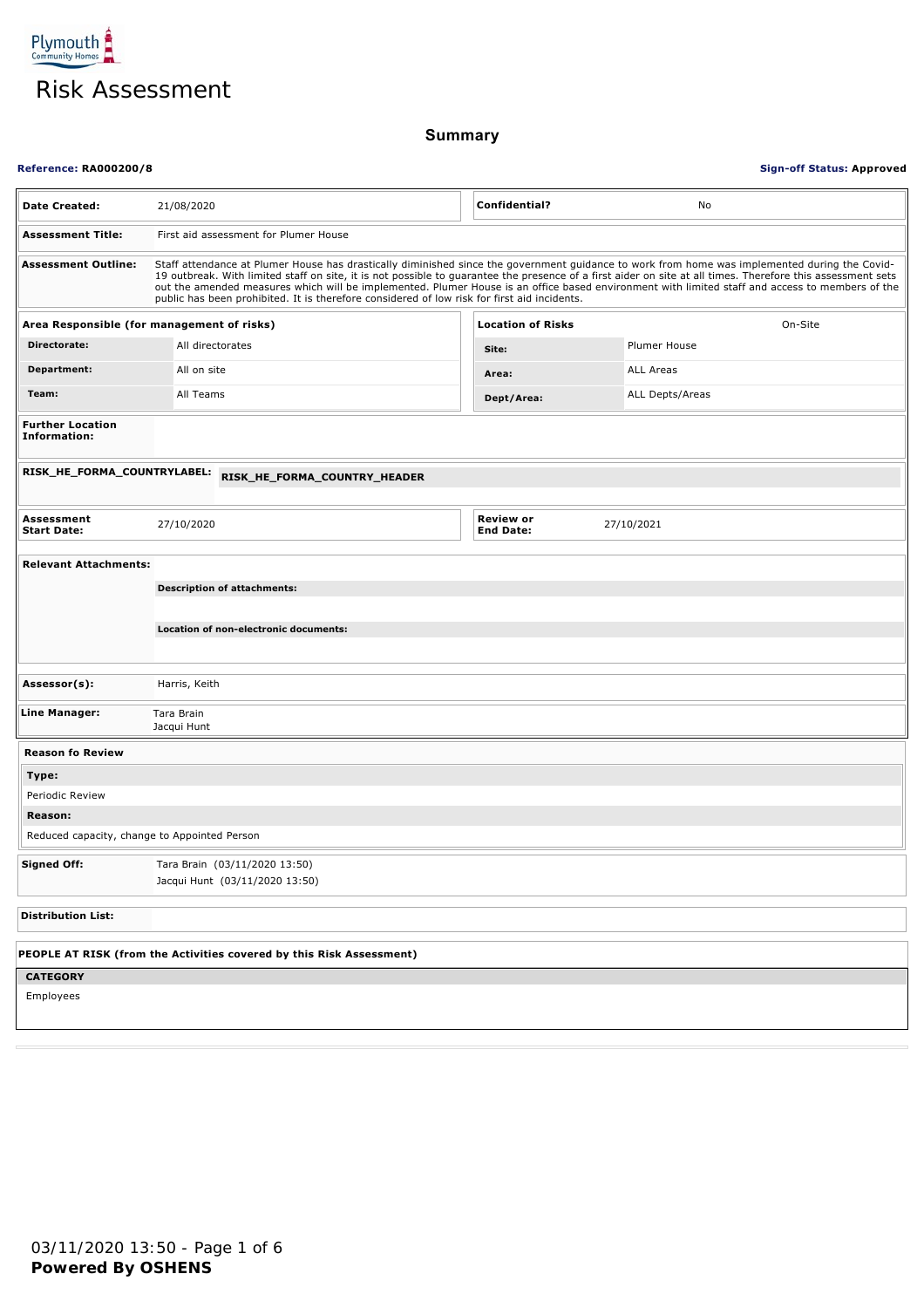

### **Reference: RA000200/8 Sign-off Status: Approved**

| <b>Description of</b><br><b>Activity:</b>                       | Plumer House is an office based environment and has significantly reduced the number of staff working from the building following government<br>guidance to only attend work where absolutely necessary and work from home where possible. $\&\#13;\&\#10;$ Plumer House is also closed to<br>members of the public, reducing the numbers of people and risk within the building further still. $8#13;8#10;8#13;8#10;$ |                                                                   |
|-----------------------------------------------------------------|------------------------------------------------------------------------------------------------------------------------------------------------------------------------------------------------------------------------------------------------------------------------------------------------------------------------------------------------------------------------------------------------------------------------|-------------------------------------------------------------------|
| Hazard 1. Accident/incident on site                             |                                                                                                                                                                                                                                                                                                                                                                                                                        |                                                                   |
| Accident, incident or assault<br>occurs on site that results in | <b>Existing Control Measures</b>                                                                                                                                                                                                                                                                                                                                                                                       |                                                                   |
| minor injury.                                                   | When trained first aiders are on site they will fulfil<br>their role as required in the event first aid treatment<br>is required.<br>In the absence of a first aider, a member of the<br>facilities team will take on the role of the "Appointed<br>Person" and will be responsible for managing first aid<br>kits and telephoning for an ambulance.                                                                   | With Existing Controls:<br>Low<br><b>Further Control Measures</b> |
|                                                                 | When on site first aiders will notify reception and<br>reception staff will keep the list of available first<br>aiders for that day up to date.                                                                                                                                                                                                                                                                        |                                                                   |
|                                                                 | In the event first aid is required FM will be contacted<br>in the first instance.                                                                                                                                                                                                                                                                                                                                      |                                                                   |
|                                                                 | First aid room available to use on ground floor near<br>reception.                                                                                                                                                                                                                                                                                                                                                     |                                                                   |

| Delay in treatment. | <b>Existing Control Measures</b>                                                                                                                                                                                |                                 |
|---------------------|-----------------------------------------------------------------------------------------------------------------------------------------------------------------------------------------------------------------|---------------------------------|
|                     | In the absence of a first aider, a member of the<br>facilities team will take on the role of the "Appointed<br>Person" and will be responsible for managing first aid<br>kits and telephoning for an ambulance. | <b>Further Control Measures</b> |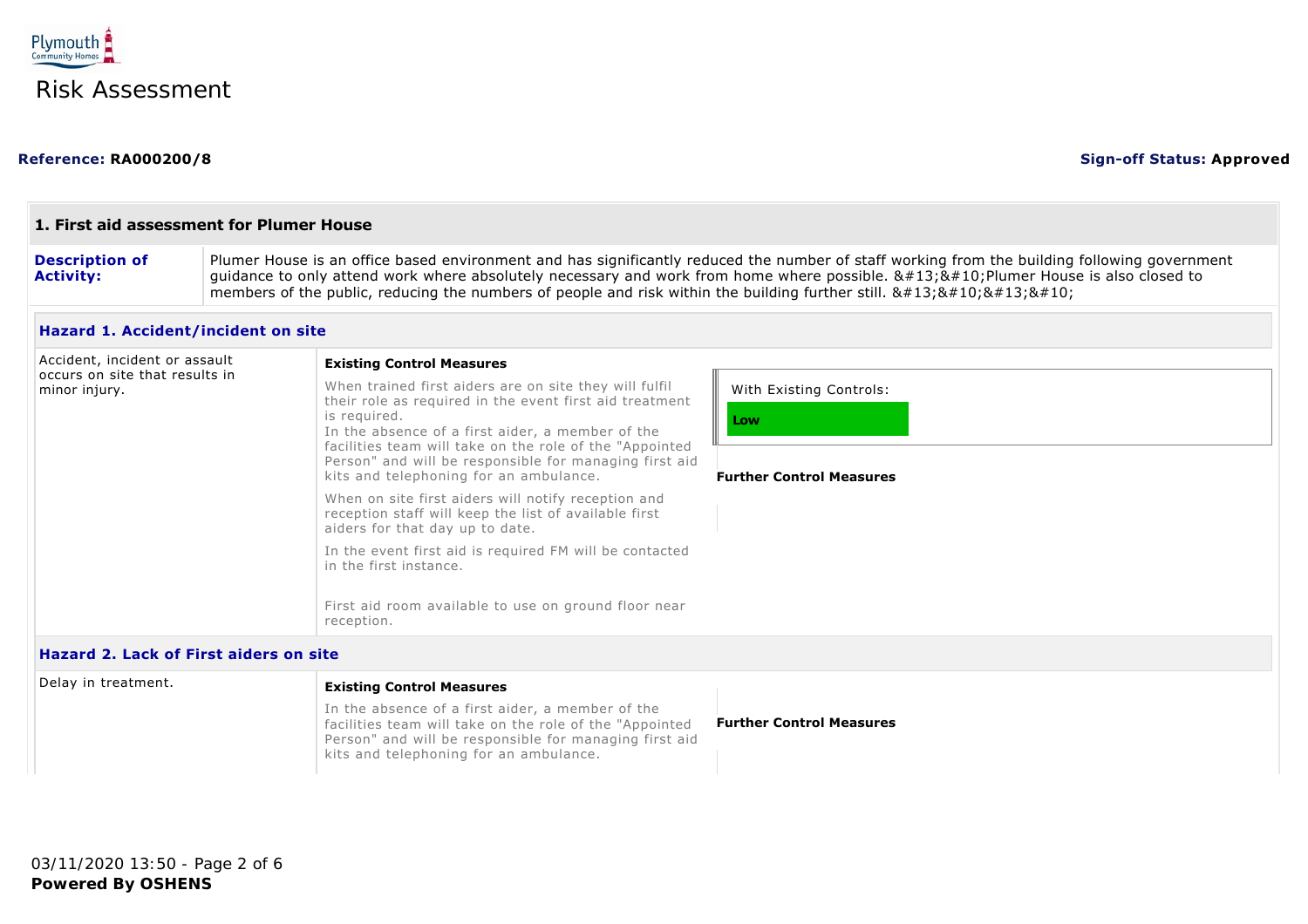

# Risk Assessment

| <b>Hazard 3. Outside normal working hours</b>      |                                                                                                                                                                                                                                                                                                                                                                        |                                                                   |
|----------------------------------------------------|------------------------------------------------------------------------------------------------------------------------------------------------------------------------------------------------------------------------------------------------------------------------------------------------------------------------------------------------------------------------|-------------------------------------------------------------------|
| Staff working outside normal                       | <b>Existing Control Measures</b>                                                                                                                                                                                                                                                                                                                                       |                                                                   |
| working hours.                                     | In the absence of a first aider, a member of the<br>facilities team will take on the role of the "Appointed<br>Person" and will be responsible for managing first aid<br>kits and telephoning for an ambulance.                                                                                                                                                        | With Existing Controls:<br>Low                                    |
|                                                    | Members of staff from K9 Security to act as First Aider<br>out of normal office hours.                                                                                                                                                                                                                                                                                 | <b>Further Control Measures</b>                                   |
| Hazard 4. Heart attack/serious illness/injury      |                                                                                                                                                                                                                                                                                                                                                                        |                                                                   |
| Staff member or visitor<br>suffers heart attack or | <b>Existing Control Measures</b>                                                                                                                                                                                                                                                                                                                                       |                                                                   |
| serious illness/injury.                            | When first aiders are on site they will fulfil their role<br>as required in the event first aid treatment is<br>required.<br>In the absence of a first aider, a member of the<br>facilities team will take on the role of the "Appointed<br>Person" and will be responsible for managing first aid<br>kits and telephoning for an ambulance.                           | With Existing Controls:<br>Low<br><b>Further Control Measures</b> |
|                                                    | Emergency services to be called by dialling 9-999 and<br>reception informed to expect ambulance on site.                                                                                                                                                                                                                                                               |                                                                   |
|                                                    | Defibrillator held within the reception area. All first<br>Aiders are trained in its use.<br>In the absence of a first aider, a member of the<br>facilities team will take on the role of the "Appointed<br>Person" and on telephoning for an ambulance may be<br>asked to deploy the defibrillator following the<br>guidance given by the medical/emergency services. |                                                                   |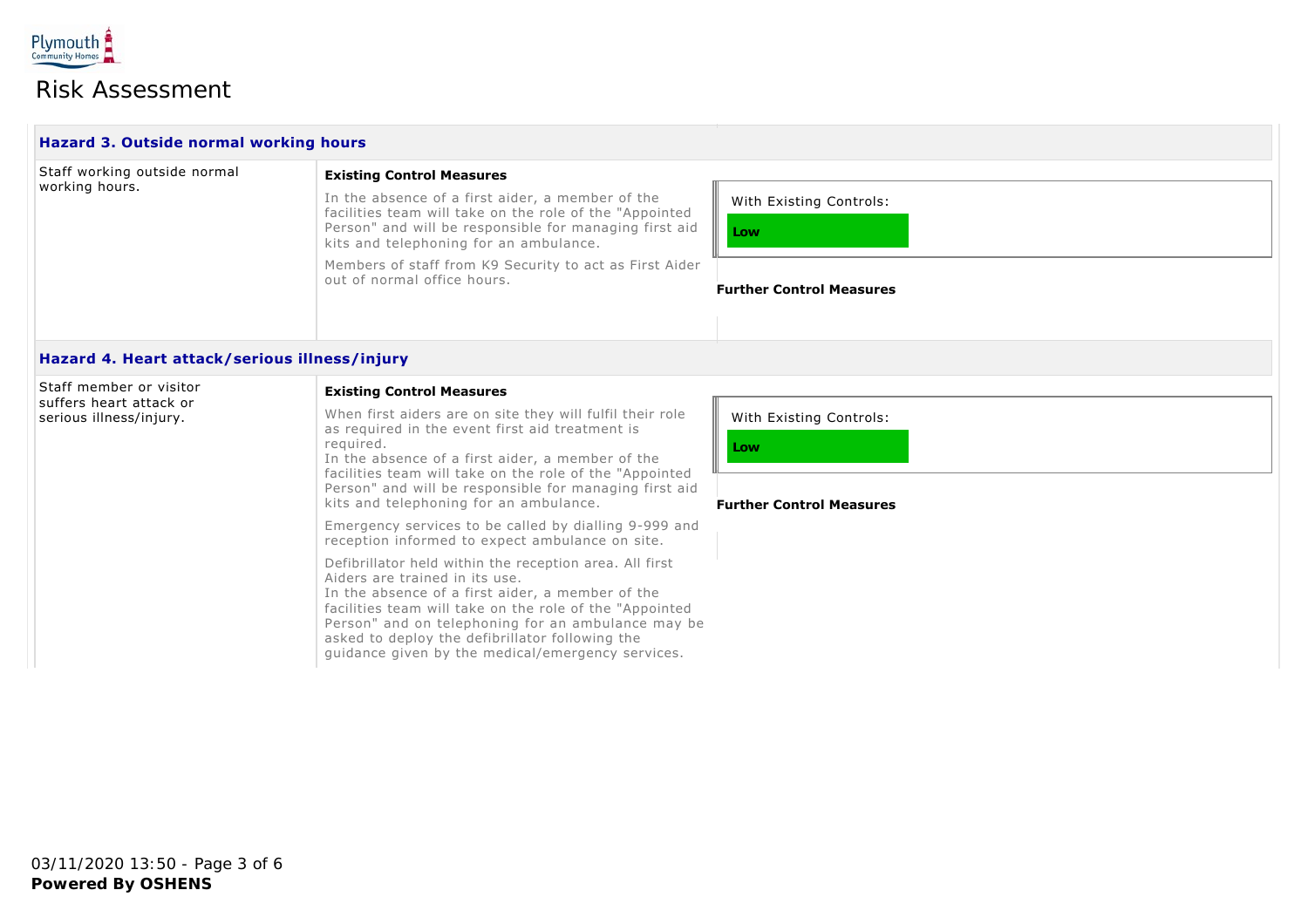

## Risk Assessment

| <b>Hazard 5. First aid box</b>                                             |                                                                                                                                                                                                                       |                                                                   |
|----------------------------------------------------------------------------|-----------------------------------------------------------------------------------------------------------------------------------------------------------------------------------------------------------------------|-------------------------------------------------------------------|
| First aid equipment out of<br>date or missing.                             | <b>Existing Control Measures</b><br>First aiders or the Appointed Person must check first<br>aid boxes on regular basis and can obtain<br>replacement supplies from Property & Safety team.                           | With Existing Controls:<br>Low<br><b>Further Control Measures</b> |
| Hazard 6. Specialist first aid/disability                                  |                                                                                                                                                                                                                       |                                                                   |
| Staff member identifies                                                    | <b>Existing Control Measures</b>                                                                                                                                                                                      |                                                                   |
| illness or disability that<br>requires specialist first<br>aid/management. | All employees encouraged to report to their line<br>manager any illness or disability so first aid cover can<br>be assessed- information to be shared with first<br>aiders and Appointed Persons if agreed with staff | With Existing Controls:<br>Low                                    |

### **Further Control Measures**

### **Hazard 7. Visitor on site**

member.

| Visitors has accident/illness<br>whilst on site. | <b>Existing Control Measures</b><br>When first aiders are on site they will fulfil their role<br>as required in the event first aid treatment is<br>reguired.                                                   | With Existing Controls:                |
|--------------------------------------------------|-----------------------------------------------------------------------------------------------------------------------------------------------------------------------------------------------------------------|----------------------------------------|
|                                                  | In the absence of a first aider, a member of the<br>facilities team will take on the role of the "Appointed<br>Person" and will be responsible for managing first aid<br>kits and telephoning for an ambulance. | Low<br><b>Further Control Measures</b> |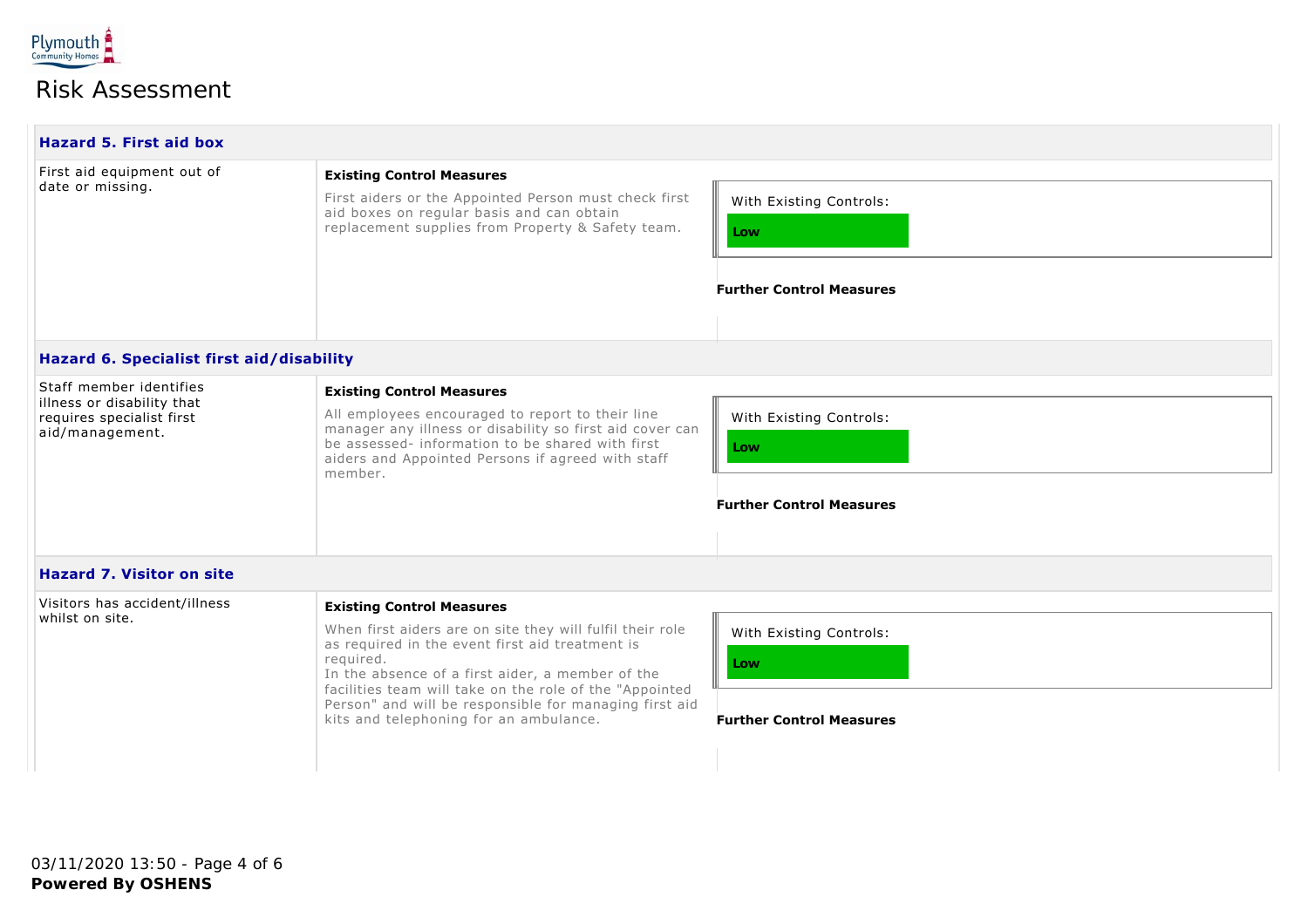

# Risk Assessment

| <b>Hazard 8. Bodily fluids</b>                                 |                                                                                                                                                                                                                   |                                          |  |
|----------------------------------------------------------------|-------------------------------------------------------------------------------------------------------------------------------------------------------------------------------------------------------------------|------------------------------------------|--|
| Contact with spilt body fluids                                 | <b>Existing Control Measures</b>                                                                                                                                                                                  |                                          |  |
| causing infections, illnesses<br>or a safety hazard.           | Following any bodily fluid spill- if small first aiders /<br>Appointed Person to clean using alcohol wipes.<br>If larger- Area closed/restricted access and<br>Environmental Services called to arrange cleaning. | With Existing Controls:<br>Low           |  |
|                                                                | Suitable disposable gloves must be worn while<br>performing this task, and all cuts to be covered.                                                                                                                | <b>Further Control Measures</b>          |  |
| Hazard 9. Administering first aid during Covid-19              |                                                                                                                                                                                                                   |                                          |  |
| First Aiders / Appointed                                       | <b>Existing Control Measures</b>                                                                                                                                                                                  |                                          |  |
| Persons contracting Covid-<br>19 from an infected<br>casualty. | Plymouth Community Homes has developed a series<br>of work instructions, CVPR012-First Aid work<br>instructions, details measures to be taken when<br>administering first aid.                                    | With Existing Controls:<br><b>Medium</b> |  |
|                                                                |                                                                                                                                                                                                                   | <b>Further Control Measures</b>          |  |
|                                                                |                                                                                                                                                                                                                   |                                          |  |